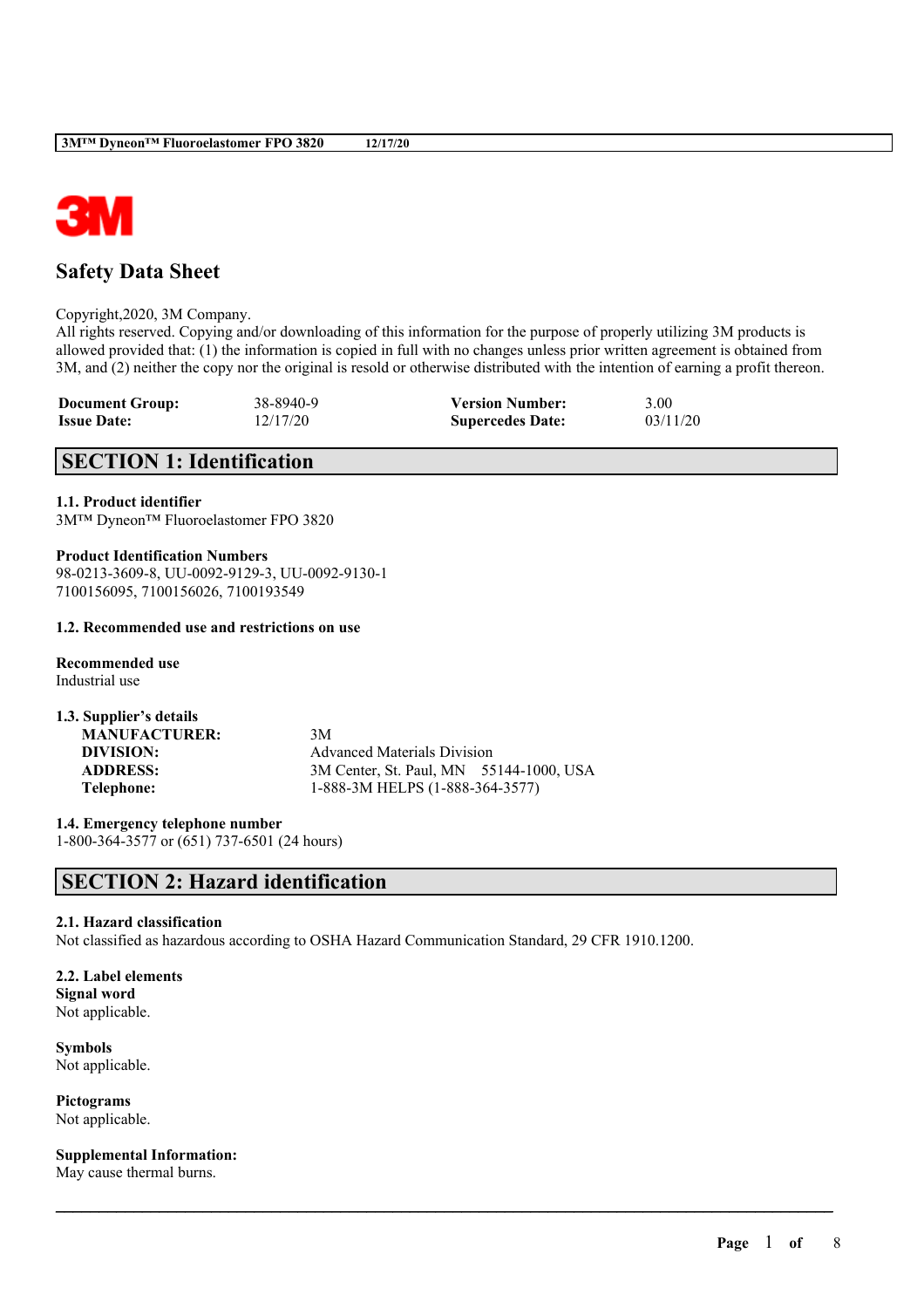## **SECTION 3: Composition/information on ingredients**

| Ingredient             | <b>C.A.S. No.</b>                          | $\frac{10}{6}$<br>W <sub>t</sub><br>, bv |
|------------------------|--------------------------------------------|------------------------------------------|
| HFP/V<br>ĴЬ<br>Polymer | $1-89-0$<br>$\sim$<br>w<br>23 I 20<br>ر ن- | 100                                      |

# **SECTION 4: First aid measures**

## **4.1. Description of first aid measures**

### **Inhalation:**

Remove person to fresh air. If you feel unwell, get medical attention.

### **Skin Contact:**

Immediately flush skin with large amounts of cold water for at least 15 minutes. DO NOT ATTEMPT TO REMOVE MOLTEN MATERIAL. Cover affected area with a clean dressing. Get immediate medical attention.

### **Eye Contact:**

Immediately flush eyes with large amounts of water for at least 15 minutes. DO NOT ATTEMPT TO REMOVE MOLTEN MATERIAL. Get immediate medical attention.

### **If Swallowed:**

No need for first aid is anticipated.

## **4.2. Most important symptoms and effects, both acute and delayed**

See Section 11.1. Information on toxicological effects.

## **4.3. Indication of any immediate medical attention and special treatment required**

Not applicable

## **SECTION 5: Fire-fighting measures**

## **5.1. Suitable extinguishing media**

In case of fire: Use a fire fighting agent suitable for ordinary combustible material such as water or foam to extinguish.

## **5.2. Special hazards arising from the substance or mixture**

Exposure to extreme heat can give rise to thermal decomposition.

#### **5.3. Special protective actions for fire-fighters**

Wear full protective clothing, including helmet, self-contained, positive pressure or pressure demand breathing apparatus, bunker coat and pants, bands around arms, waist and legs, face mask, and protective covering for exposed areas of the head.

## **SECTION 6: Accidental release measures**

## **6.1. Personal precautions, protective equipment and emergency procedures**

Evacuate area. For large spill, or spills in confined spaces, provide mechanical ventilation to disperse or exhaust vapors, in accordance with good industrial hygiene practice. Observe precautions from other sections.

#### **6.2. Environmental precautions**

Avoid release to the environment.

#### **6.3. Methods and material for containment and cleaning up**

Collect as much of the spilled material as possible. Place in a closed container approved for transportation by appropriate

 $\mathcal{L}_\mathcal{L} = \mathcal{L}_\mathcal{L} = \mathcal{L}_\mathcal{L} = \mathcal{L}_\mathcal{L} = \mathcal{L}_\mathcal{L} = \mathcal{L}_\mathcal{L} = \mathcal{L}_\mathcal{L} = \mathcal{L}_\mathcal{L} = \mathcal{L}_\mathcal{L} = \mathcal{L}_\mathcal{L} = \mathcal{L}_\mathcal{L} = \mathcal{L}_\mathcal{L} = \mathcal{L}_\mathcal{L} = \mathcal{L}_\mathcal{L} = \mathcal{L}_\mathcal{L} = \mathcal{L}_\mathcal{L} = \mathcal{L}_\mathcal{L}$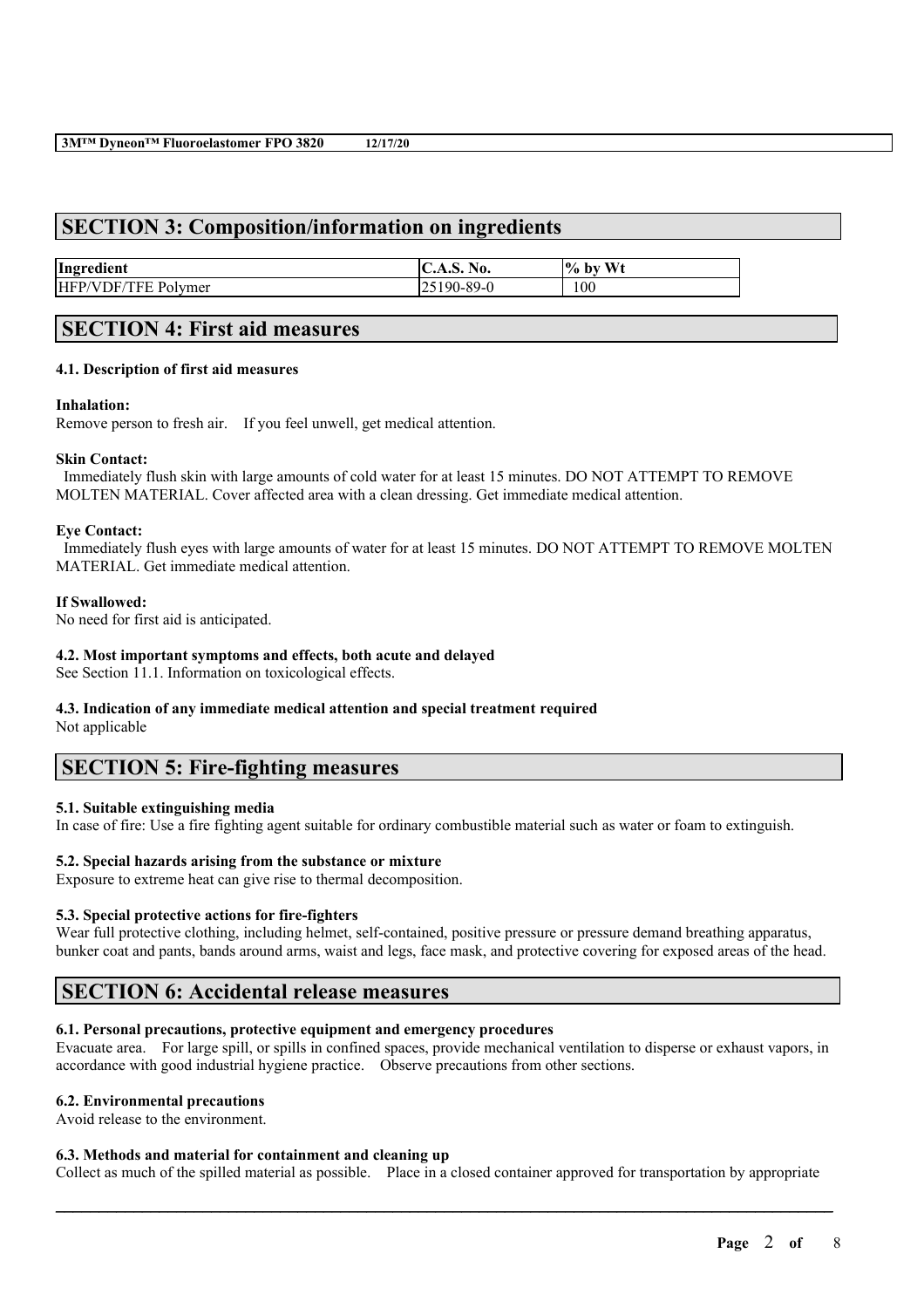| 3MTM Dyneon™ Fluoroelastomer FPO 3820 |  | 12/17/20 |
|---------------------------------------|--|----------|
|---------------------------------------|--|----------|

authorities. Clean up residue. Seal the container. Dispose of collected material as soon as possible in accordance with applicable local/regional/national/international regulations.

# **SECTION 7: Handling and storage**

### **7.1. Precautions for safe handling**

Do not breathe thermal decomposition products. Avoid skin contact with hot material. Store work clothes separately from other clothing, food and tobacco products. Do not breathe dust/fume/gas/mist/vapors/spray. Do not eat, drink or smoke when using this product. Wash thoroughly after handling.

## **7.2. Conditions for safe storage including any incompatibilities**

No special storage requirements.

## **SECTION 8: Exposure controls/personal protection**

### **8.1. Control parameters**

### **Occupational exposure limits**

No occupational exposure limit values exist for any of the components listed in Section 3 of this SDS.

### **8.2. Exposure controls**

### **8.2.1. Engineering controls**

For those situations where the material might be exposed to extreme overheating due to misuse or equipment failure, use with appropriate local exhaust ventilation sufficient to maintain levels of thermal decomposition products below their exposure guidelines. Use general dilution ventilation and/or local exhaust ventilation to control airborne exposures to below relevant Exposure Limits and/or control dust/fume/gas/mist/vapors/spray. If ventilation is not adequate, use respiratory protection equipment. Local exhaust required above 400 C.

## **8.2.2. Personal protective equipment (PPE)**

#### **Eye/face protection**

Select and use eye/face protection to prevent contact based on the results of an exposure assessment. The following eye/face protection(s) are recommended: Full Face Shield Indirect Vented Goggles

## **Skin/hand protection**

Select and use gloves and/or protective clothing approved to relevant local standards to prevent skin contact based on the results of an exposure assessment. Selection should be based on use factors such as exposure levels, concentration of the substance or mixture, frequency and duration, physical challenges such as temperature extremes, and other use conditions. Consult with your glove and/or protective clothing manufacturer for selection of appropriate compatible gloves/protective clothing.

Gloves made from the following material(s) are recommended: Neoprene

If this product is used in a manner that presents a higher potential for exposure (eg. spraying, high splash potential etc.), then use of protective coveralls may be necessary. Select and use body protection to prevent contact based on the results of an exposure assessment. The following protective clothing material(s) are recommended: Apron - Neoprene

## **Respiratory protection**

An exposure assessment may be needed to decide if a respirator is required. If a respirator is needed, use respirators as part of a full respiratory protection program. Based on the results of the exposure assessment, select from the following respirator type(s) to reduce inhalation exposure:

 $\mathcal{L}_\mathcal{L} = \mathcal{L}_\mathcal{L} = \mathcal{L}_\mathcal{L} = \mathcal{L}_\mathcal{L} = \mathcal{L}_\mathcal{L} = \mathcal{L}_\mathcal{L} = \mathcal{L}_\mathcal{L} = \mathcal{L}_\mathcal{L} = \mathcal{L}_\mathcal{L} = \mathcal{L}_\mathcal{L} = \mathcal{L}_\mathcal{L} = \mathcal{L}_\mathcal{L} = \mathcal{L}_\mathcal{L} = \mathcal{L}_\mathcal{L} = \mathcal{L}_\mathcal{L} = \mathcal{L}_\mathcal{L} = \mathcal{L}_\mathcal{L}$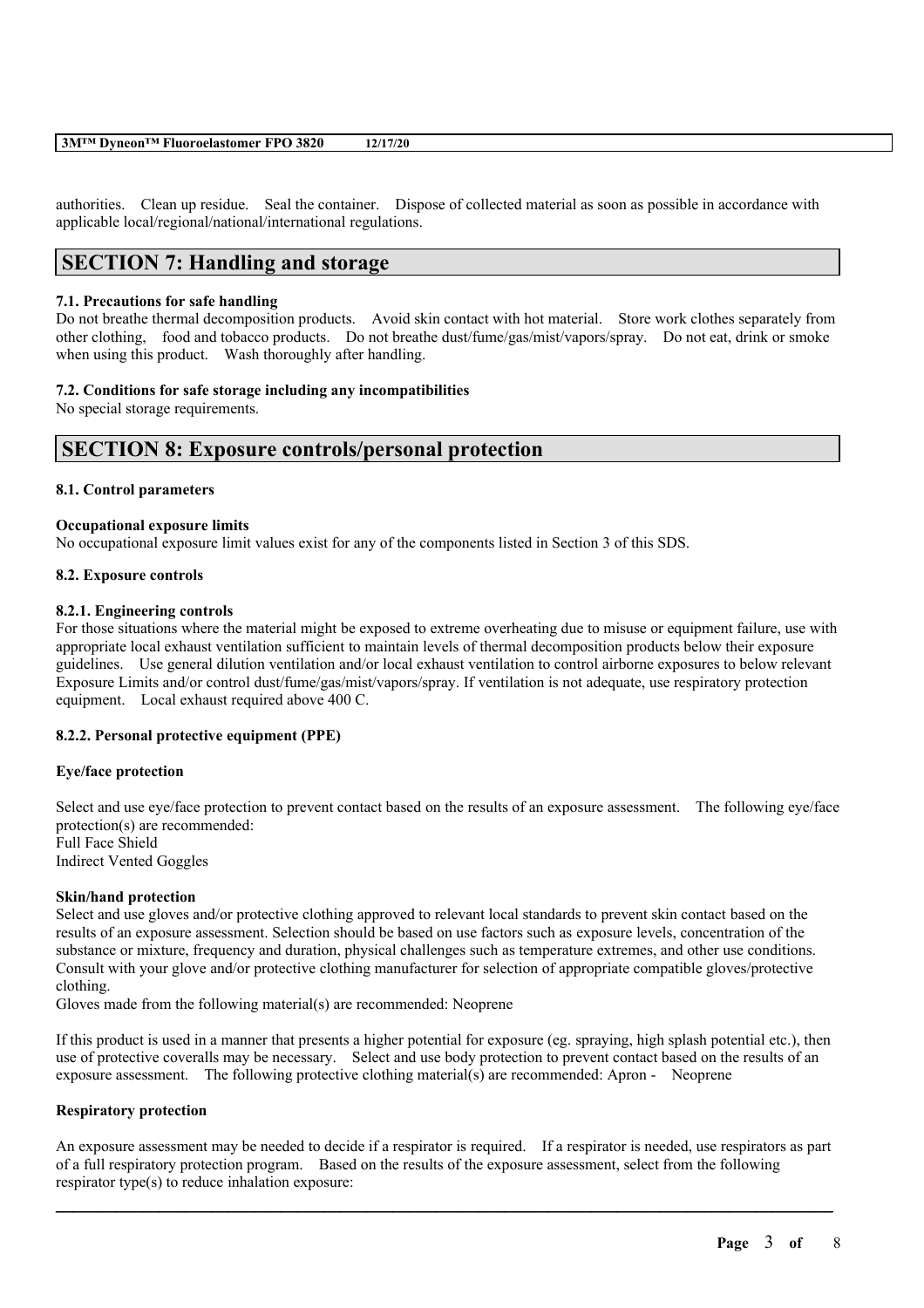#### During heating:

Use a positive pressure supplied-air respirator if there is a potential for over exposure from an uncontrolled release, exposure levels are not known, or under any other circumstances where air-purifying respirators may not provide adequate protection.

Half facepiece or full facepiece air-purifying respirator suitable for organic vapors and particulates

For questions about suitability for a specific application, consult with your respirator manufacturer.

## **Thermal hazards**

Wear heat insulating gloves when handling hot material to prevent thermal burns.

## **SECTION 9: Physical and chemical properties**

#### **9.1. Information on basic physical and chemical properties**

| Appearance                             |                            |
|----------------------------------------|----------------------------|
| <b>Physical state</b>                  | Solid                      |
| Color                                  | Colorless, White           |
| <b>Specific Physical Form:</b>         | Solid Block or Slab        |
| Odor                                   | Odorless                   |
| <b>Odor threshold</b>                  | No Data Available          |
| pН                                     | Not Applicable             |
| <b>Melting point</b>                   | No Data Available          |
| <b>Boiling Point</b>                   | Not Applicable             |
| <b>Flash Point</b>                     | No flash point             |
| <b>Evaporation rate</b>                | Not Applicable             |
| <b>Flammability (solid, gas)</b>       | Not Classified             |
| <b>Flammable Limits(LEL)</b>           | No Data Available          |
| <b>Flammable Limits(UEL)</b>           | No Data Available          |
| <b>Vapor Pressure</b>                  | Not Applicable             |
| <b>Vapor Density</b>                   | No Data Available          |
| <b>Density</b>                         | $1 - 2$ g/cm3              |
| <b>Specific Gravity</b>                | $1 - 2$ [Ref Std: WATER=1] |
| <b>Solubility In Water</b>             | No Data Available          |
| Solubility- non-water                  | No Data Available          |
| Partition coefficient: n-octanol/water | No Data Available          |
| <b>Autoignition temperature</b>        | Not Applicable             |
| <b>Decomposition temperature</b>       | No Data Available          |
| <b>Viscosity</b>                       | Not Applicable             |
| <b>Hazardous Air Pollutants</b>        | No Data Available          |
| Molecular weight                       | Not Applicable             |
| <b>Volatile Organic Compounds</b>      | No Data Available          |
|                                        |                            |

 $\mathcal{L}_\mathcal{L} = \mathcal{L}_\mathcal{L} = \mathcal{L}_\mathcal{L} = \mathcal{L}_\mathcal{L} = \mathcal{L}_\mathcal{L} = \mathcal{L}_\mathcal{L} = \mathcal{L}_\mathcal{L} = \mathcal{L}_\mathcal{L} = \mathcal{L}_\mathcal{L} = \mathcal{L}_\mathcal{L} = \mathcal{L}_\mathcal{L} = \mathcal{L}_\mathcal{L} = \mathcal{L}_\mathcal{L} = \mathcal{L}_\mathcal{L} = \mathcal{L}_\mathcal{L} = \mathcal{L}_\mathcal{L} = \mathcal{L}_\mathcal{L}$ 

## **SECTION 10: Stability and reactivity**

#### **10.1. Reactivity**

This material is considered to be non reactive under normal use conditions.

## **10.2. Chemical stability**

Stable.

## **10.3. Possibility of hazardous reactions**

Hazardous polymerization will not occur.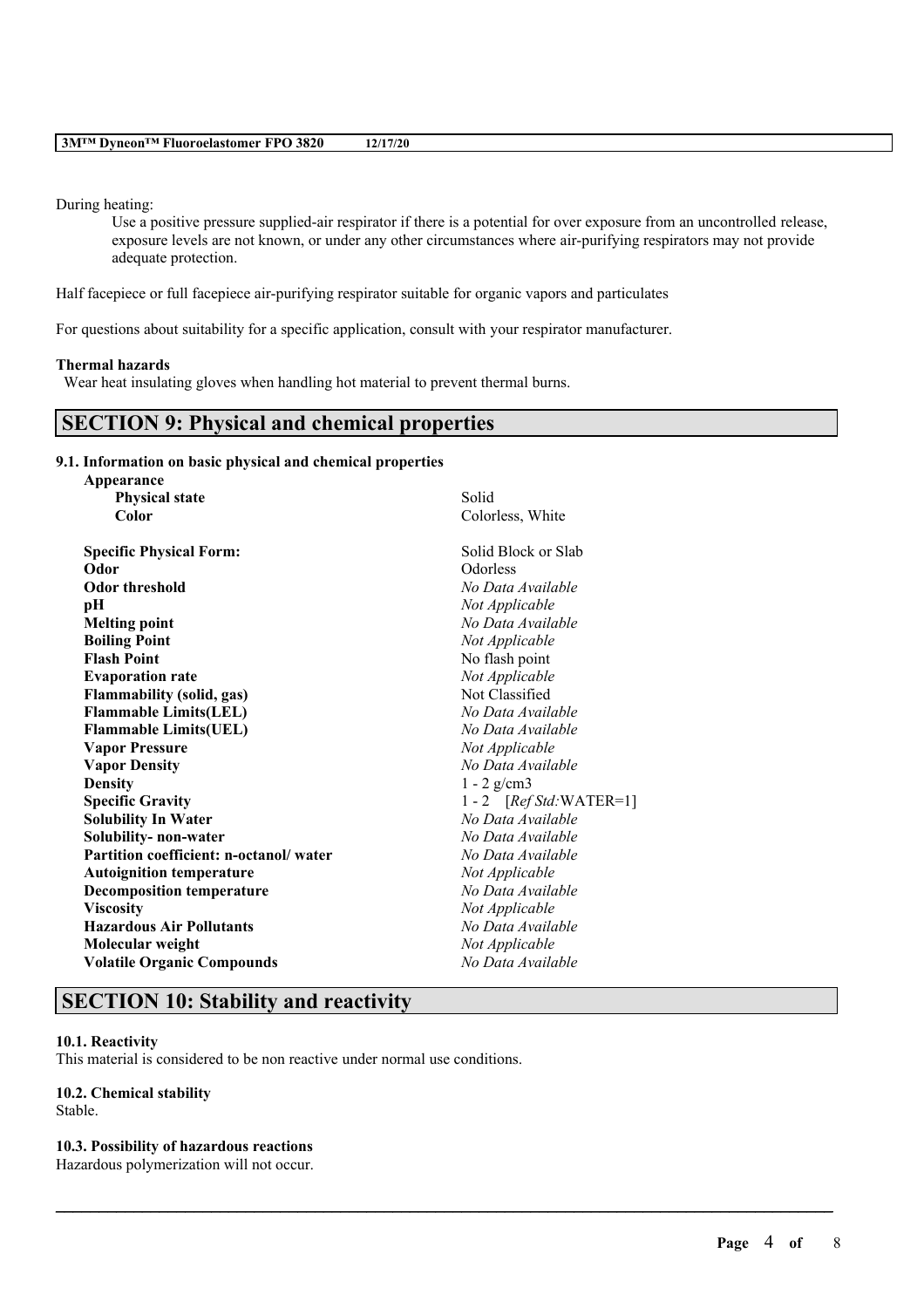**10.4. Conditions to avoid** None known.

**10.5. Incompatible materials** None known.

## **10.6. Hazardous decomposition products**

- **Substance Condition**
	- Carbon monoxide At Elevated Temperatures Carbon dioxide At Elevated Temperatures Hydrogen Fluoride **At Elevated Temperatures** At Elevated Temperatures Methyl Iodide While curing

Carbonyl Fluoride At Elevated Temperatures Toxic Vapor, Gas, Particulate At Elevated Temperatures

Extreme heat arising from situations such as misuse or equipment failure can generate hydrogen fluoride as a decomposition product.

## **SECTION 11: Toxicological information**

The information below may not be consistent with the material classification in Section 2 if specific ingredient **classifications are mandated by a competent authority. In addition, toxicological data on ingredients may not be** reflected in the material classification and/or the signs and symptoms of exposure, because an ingredient may be present below the threshold for labeling, an ingredient may not be available for exposure, or the data may not be **relevant to the material as a whole.**

**11.1. Information on Toxicological effects**

#### **Signs and Symptoms of Exposure**

Based on test data and/or information on the components, this material may produce the following health effects:

#### **Inhalation:**

#### During heating:

Polymer Fume Fever: Sign/symptoms may include chest pain or tightness, shortness of breath, cough, malaise, muscle aches, increased heart rate, fever, chills, sweats, nausea and headache.

## **Skin Contact:**

During heating:

Thermal Burns: Signs/symptoms may include intense pain, redness and swelling, and tissue destruction.

## **Eye Contact:**

#### During heating:

Thermal Burns: Signs/symptoms may include severe pain, redness and swelling, and tissue destruction.

#### **Ingestion:**

No known health effects.

#### **Toxicological Data**

If a component is disclosed in section 3 but does not appear in a table below, either no data are available for that endpoint or the data are not sufficient for classification.

#### **Acute Toxicity**

| $\mathbf{v}$<br><b>Name</b> | Route     | $\sim$<br><b>Species</b> | $- - -$<br>Value                                             |
|-----------------------------|-----------|--------------------------|--------------------------------------------------------------|
| Overall product             | Ingestion |                          | 5,000 mg/kg<br>ATE<br>No data available:<br>calculated.<br>ш |
|                             |           |                          |                                                              |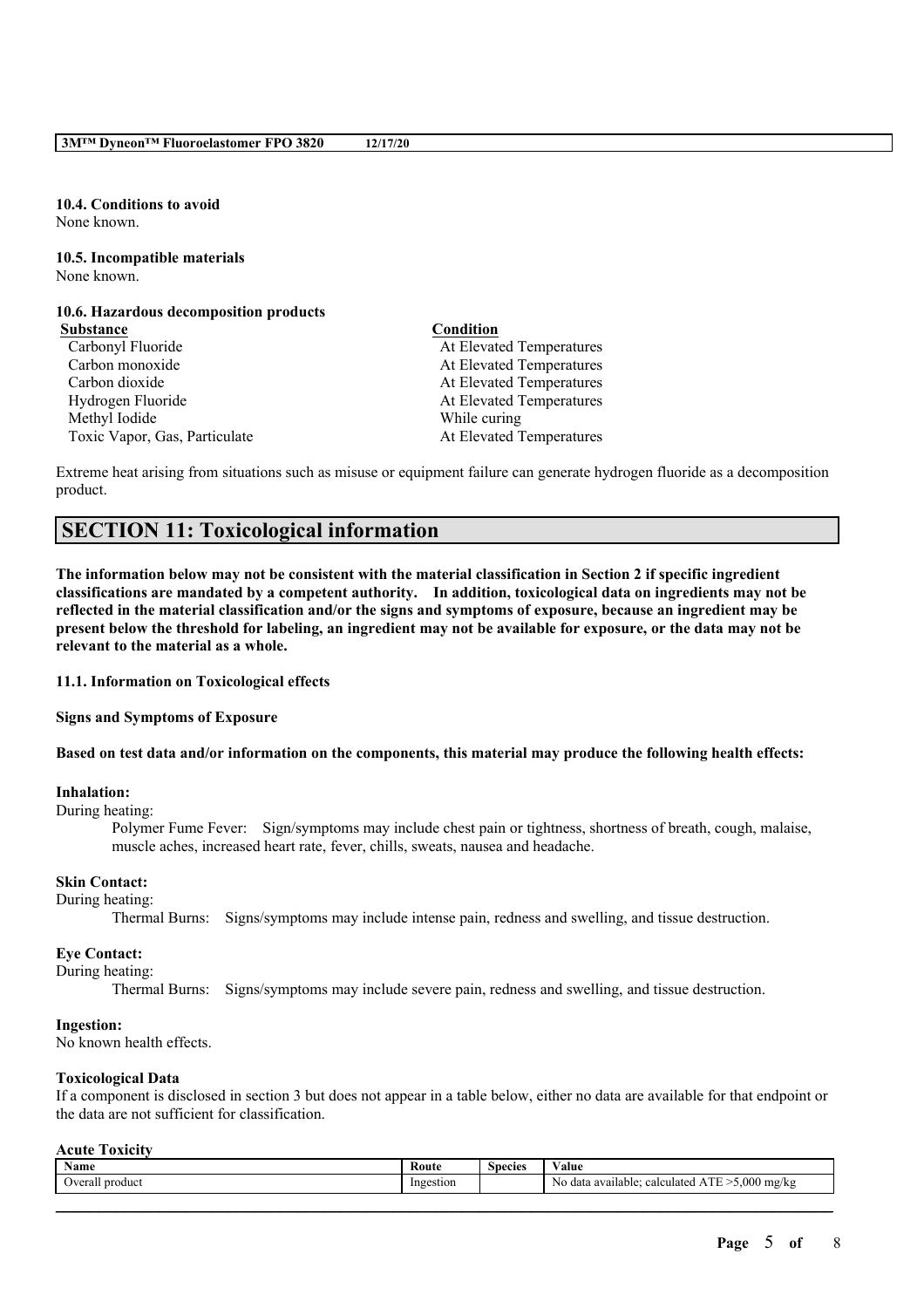#### **3M™ Dyneon™ Fluoroelastomer FPO 3820 12/17/20**

| HFP<br>Polymer<br>эF<br>. н.          | Dermal    |                      | 000<br>) mg/kg<br>estimated<br>. ורנ<br>tc<br>$h^{\alpha}$<br>v<br>ت<br>. |
|---------------------------------------|-----------|----------------------|---------------------------------------------------------------------------|
| <b>HFP</b><br>Polymer<br>DF.<br>1 H I | Ingestion | $\sim$<br><b>Rat</b> | .000<br>DS <sub>0</sub><br>mg/kg<br>∸                                     |
| ATT<br>.                              |           |                      |                                                                           |

 $ATE = acute$  toxicity estimate

#### **Skin Corrosion/Irritation**

| Name                | $\sim$<br><b>Species</b> | <b>WY 3</b><br>Value             |
|---------------------|--------------------------|----------------------------------|
| HFP/VDF/TFE Polymer | Rabbit                   | - -<br>No significant irritation |

#### **Serious Eye Damage/Irritation**

| Name                | <b>Species</b>                    | Value                     |
|---------------------|-----------------------------------|---------------------------|
| HFP/VDF/TFE Polymer | Professio<br>nal<br>judgeme<br>nt | No significant irritation |

#### **Skin Sensitization**

| <b>Name</b>                                       | $\sim$<br><b>Species</b> | $\mathbf{v}$<br>Value               |
|---------------------------------------------------|--------------------------|-------------------------------------|
| $\sim$<br>FTTT<br>'VDF<br>ΗF<br>Polymer<br>ΉН<br> | $\sim$<br>Guinea         | $\cdot$ $\sim$<br>classified<br>Not |
|                                                   | pig                      |                                     |

### **Respiratory Sensitization**

For the component/components, either no data are currently available or the data are not sufficient for classification.

#### **Germ Cell Mutagenicity**

For the component/components, either no data are currently available or the data are not sufficient for classification.

#### **Carcinogenicity**

For the component/components, either no data are currently available or the data are not sufficient for classification.

#### **Reproductive Toxicity**

#### **Reproductive and/or Developmental Effects**

For the component/components, either no data are currently available or the data are not sufficient for classification.

## **Target Organ(s)**

#### **Specific Target Organ Toxicity - single exposure**

For the component/components, either no data are currently available or the data are not sufficient for classification.

#### **Specific Target Organ Toxicity - repeated exposure**

For the component/components, either no data are currently available or the data are not sufficient for classification.

#### **Aspiration Hazard**

For the component/components, either no data are currently available or the data are not sufficient for classification.

## Please contact the address or phone number listed on the first page of the SDS for additional toxicological information **on this material and/or its components.**

# **SECTION 12: Ecological information**

## **Ecotoxicological information**

Please contact the address or phone number listed on the first page of the SDS for additional ecotoxicological information on this material and/or its components.

 $\mathcal{L}_\mathcal{L} = \mathcal{L}_\mathcal{L} = \mathcal{L}_\mathcal{L} = \mathcal{L}_\mathcal{L} = \mathcal{L}_\mathcal{L} = \mathcal{L}_\mathcal{L} = \mathcal{L}_\mathcal{L} = \mathcal{L}_\mathcal{L} = \mathcal{L}_\mathcal{L} = \mathcal{L}_\mathcal{L} = \mathcal{L}_\mathcal{L} = \mathcal{L}_\mathcal{L} = \mathcal{L}_\mathcal{L} = \mathcal{L}_\mathcal{L} = \mathcal{L}_\mathcal{L} = \mathcal{L}_\mathcal{L} = \mathcal{L}_\mathcal{L}$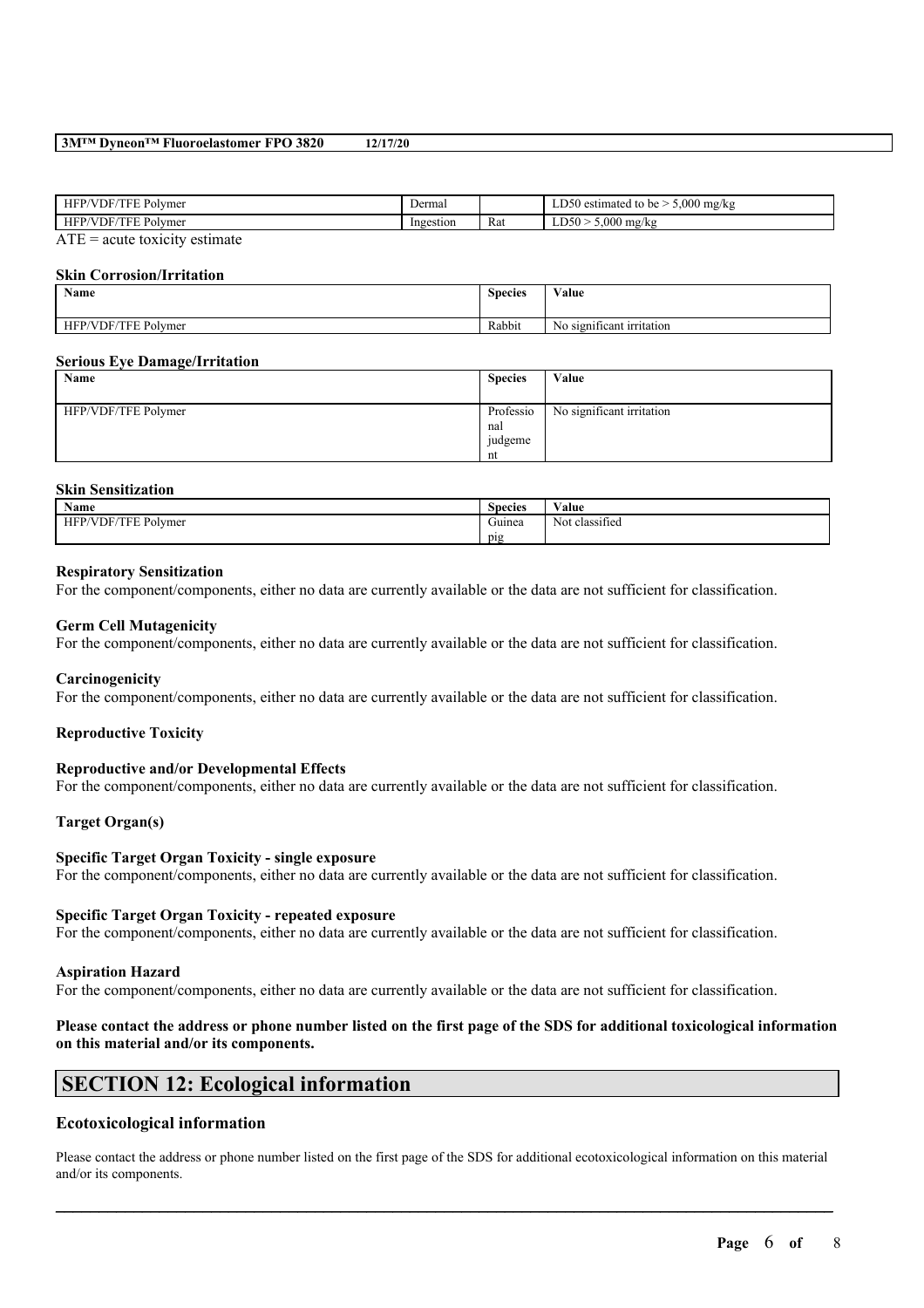## **Chemical fate information**

Please contact the address or phone number listed on the first page of the SDS for additional chemical fate information on this material and/or its components.

# **SECTION 13: Disposal considerations**

### **13.1. Disposal methods**

Dispose of contents/ container in accordance with the local/regional/national/international regulations.

Dispose of waste product in a permitted industrial waste facility. As a disposal alternative, incinerate in a permitted waste incineration facility. Proper destruction may require the use of additional fuel during incineration processes. Combustion products will include HF. Facility must be capable of handling halogenated materials. Empty drums/barrels/containers used for transporting and handling hazardous chemicals (chemical substances/mixtures/preparations classified as Hazardous as per applicable regulations) shall be considered, stored, treated  $\&$  disposed of as hazardous wastes unless otherwise defined by applicable waste regulations. Consult with the respective regulating authorities to determine the available treatment and disposal facilities.

## **EPA Hazardous Waste Number (RCRA):** Not regulated

# **SECTION 14: Transport Information**

For Transport Information, please visit http://3M.com/Transportinfo or call 1-800-364-3577 or 651-737-6501.

## **SECTION 15: Regulatory information**

## **15.1. US Federal Regulations**

Contact 3M for more information.

## **EPCRA 311/312 Hazard Classifications:**

**Physical Hazards** Not applicable

#### **Health Hazards**

Not applicable

## **15.2. State Regulations**

Contact 3M for more information.

## **15.3. Chemical Inventories**

The components of this product are in compliance with the chemical notification requirements of TSCA. All required components of this product are listed on the active portion of the TSCA Inventory.

Contact 3M for more information.

## **15.4. International Regulations**

Contact 3M for more information.

**This SDS has been prepared to meet the U.S. OSHA Hazard Communication Standard, 29 CFR 1910.1200.**

 $\mathcal{L}_\mathcal{L} = \mathcal{L}_\mathcal{L} = \mathcal{L}_\mathcal{L} = \mathcal{L}_\mathcal{L} = \mathcal{L}_\mathcal{L} = \mathcal{L}_\mathcal{L} = \mathcal{L}_\mathcal{L} = \mathcal{L}_\mathcal{L} = \mathcal{L}_\mathcal{L} = \mathcal{L}_\mathcal{L} = \mathcal{L}_\mathcal{L} = \mathcal{L}_\mathcal{L} = \mathcal{L}_\mathcal{L} = \mathcal{L}_\mathcal{L} = \mathcal{L}_\mathcal{L} = \mathcal{L}_\mathcal{L} = \mathcal{L}_\mathcal{L}$ 

# **SECTION 16: Other information**